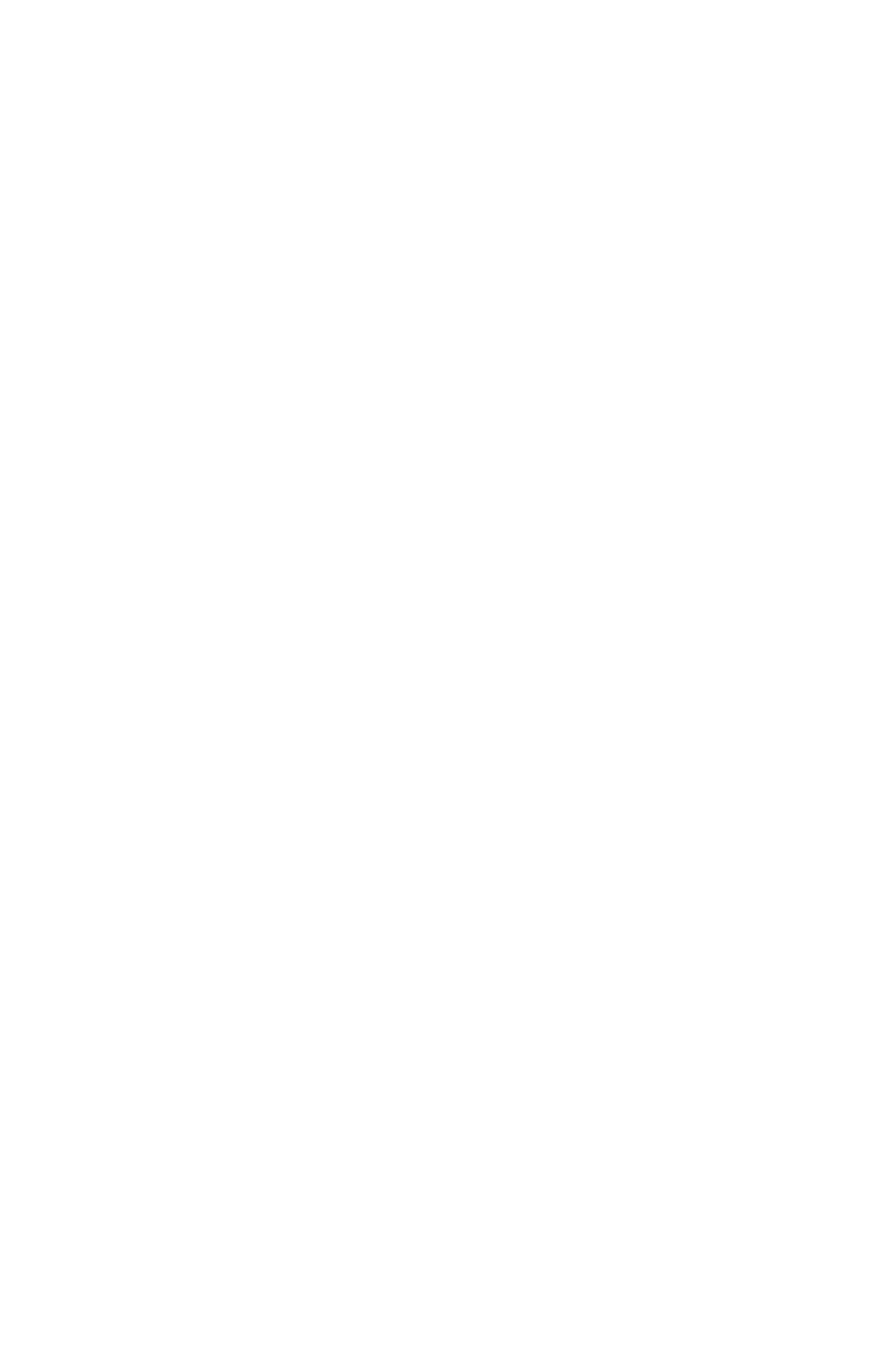#### *OBJECTIVE*

Focal spot performance may be evaluated by determining limiting resolution with a high contrast resolution pattern. The resolution pattern should provide a test of at least 16 line pair per millimeter (lp/mm), but a resolution pattern with 20 lp/mm is ideal. The test should be marked to identify the number of lp/mm in the image at appropriate points.

#### *PHANTOM DESCRIPTION*

The Model 016A-BR12 incorporates two 17.5 micron thick gold-nickel bar patterns positioned at 90 degrees. This allows assessment of resolution perpendicular and parallel to anode-cathode axis in just one exposure. Each pattern has 17 segments from 5 lp/mm to 20 lp/mm, equivalent to 25 microns of lead at 20 keV.

The bar patterns are permanently embedded in a thin acrylic wafer to protect them from wear and damage.

The phantom body cosists of BR12. The BR12 $2$  is a tissue simulating epoxy resin with a linear attenuation of 45% glandular and 55% adipose.

The phantom body features a cavity for the acrylic wafer. This design enables consistent, reproducible positioning of the bar pattern at 4.5 cm above the breast support plate and 1 cm from the chest wall, centered laterally (as recommended by the American College of Radiology).

#### *SPECIFICATIONS*

| <b>SET DIMENSIONS:</b> | 12.5 cm x 10 cm x 4.5 cm                                                                                       |
|------------------------|----------------------------------------------------------------------------------------------------------------|
|                        | $(4.9" \times 3.9" \times 1.7")$                                                                               |
| <b>PHANTOM WEIGHT:</b> | 2 lbs. (0.7 kg)                                                                                                |
| <b>MATERIALS:</b>      | Phantom: BR12                                                                                                  |
|                        | Target: Gold Nickel Construction<br>(equivalent to 25 microns lead or 2.6)<br>mm aluminum) Embedded in acrylic |

<sup>1</sup> Hammerstein R., Miller D., White D., et al; Absorbed Dose in Mammography; RADIOLOGY;130:485-491, 1979.

<sup>2</sup> White, D.R., R.J. Martin, and R. Darlison, Epoxy resin based tissue substitutes, British Journal of Radiology, 5, 814-821, 1977.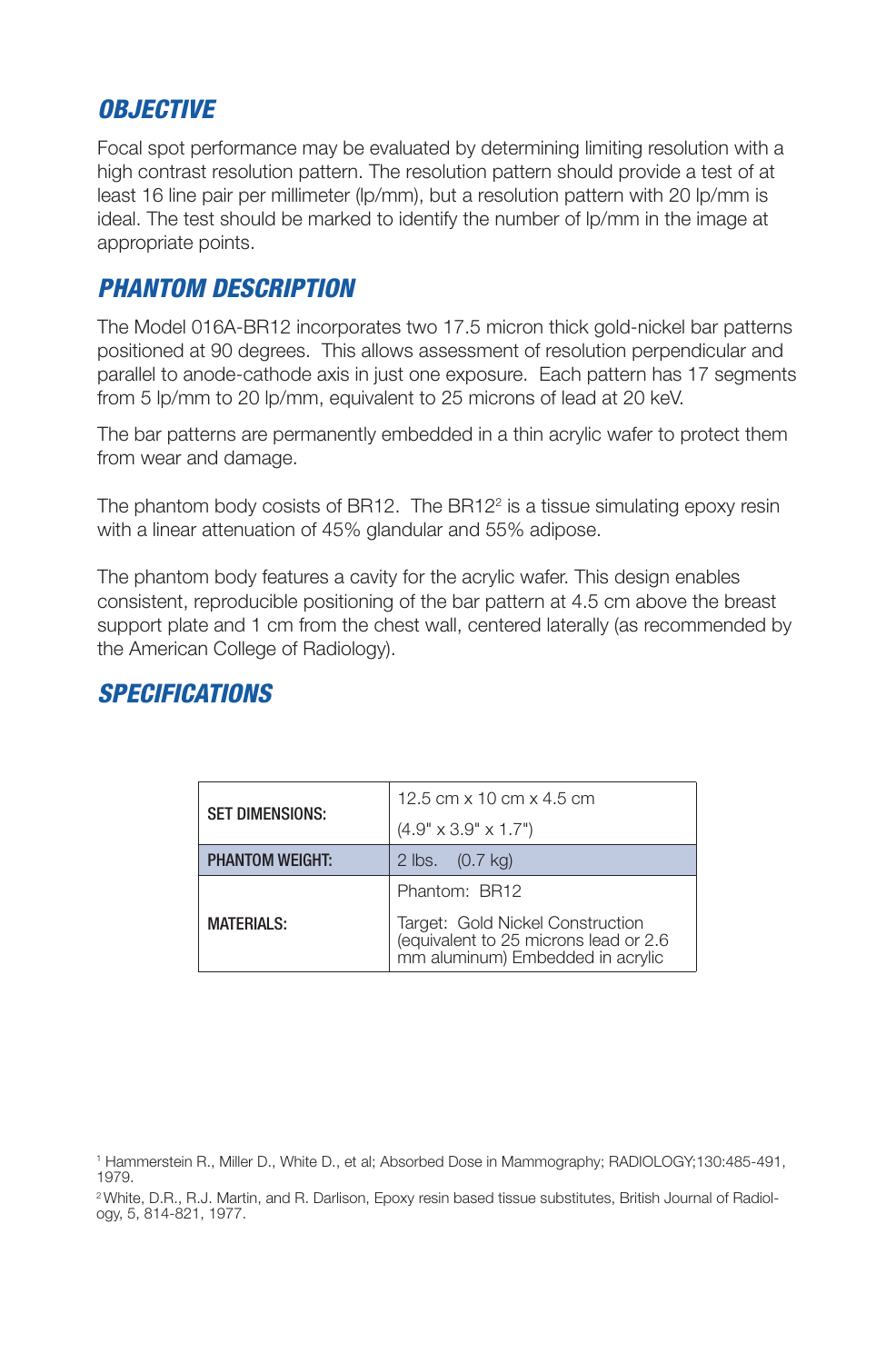#### *USE OF THE PHANTOM*

- 1. Place the pattern at the desired height above the breast support plate, either with no extraneous materials between the bar pattern and the breast support or with a homogenous phantom supporting the pattern. Position the pattern within 1 cm of the chest wall edge of the image receptor, centered laterally. It is important that the test pattern be positioned in a reproducible manner. A test stand or jig may be helpful.
- 2. Place the image receptor in the location where it would normally be used for mammography.
- 3. Select the kVp, mA, and focal spot used for imaging an average breast during normal radiography and an exposure time that will produce a background optical density from 1.2 to 1.6. This may be done either manually or in the AEC mode. For specifications regarding digital mammography, refer to the ACR–AAPM–SIIM Practice Guideline For Determinants Of Image Quality In Digital Mammography<sup>3</sup>.
- 4. Make an exposure and process for review.



Slab Layout with Acrylic Target Acrylic Target Acrylic Target (016AW)

3 THE AMERICAN COLLEGE OF RADIOLOGY MAMMOGRAPHY QUALITY CONTROL MANUAL 1999 Revised Edition, Page Nos. 238-240.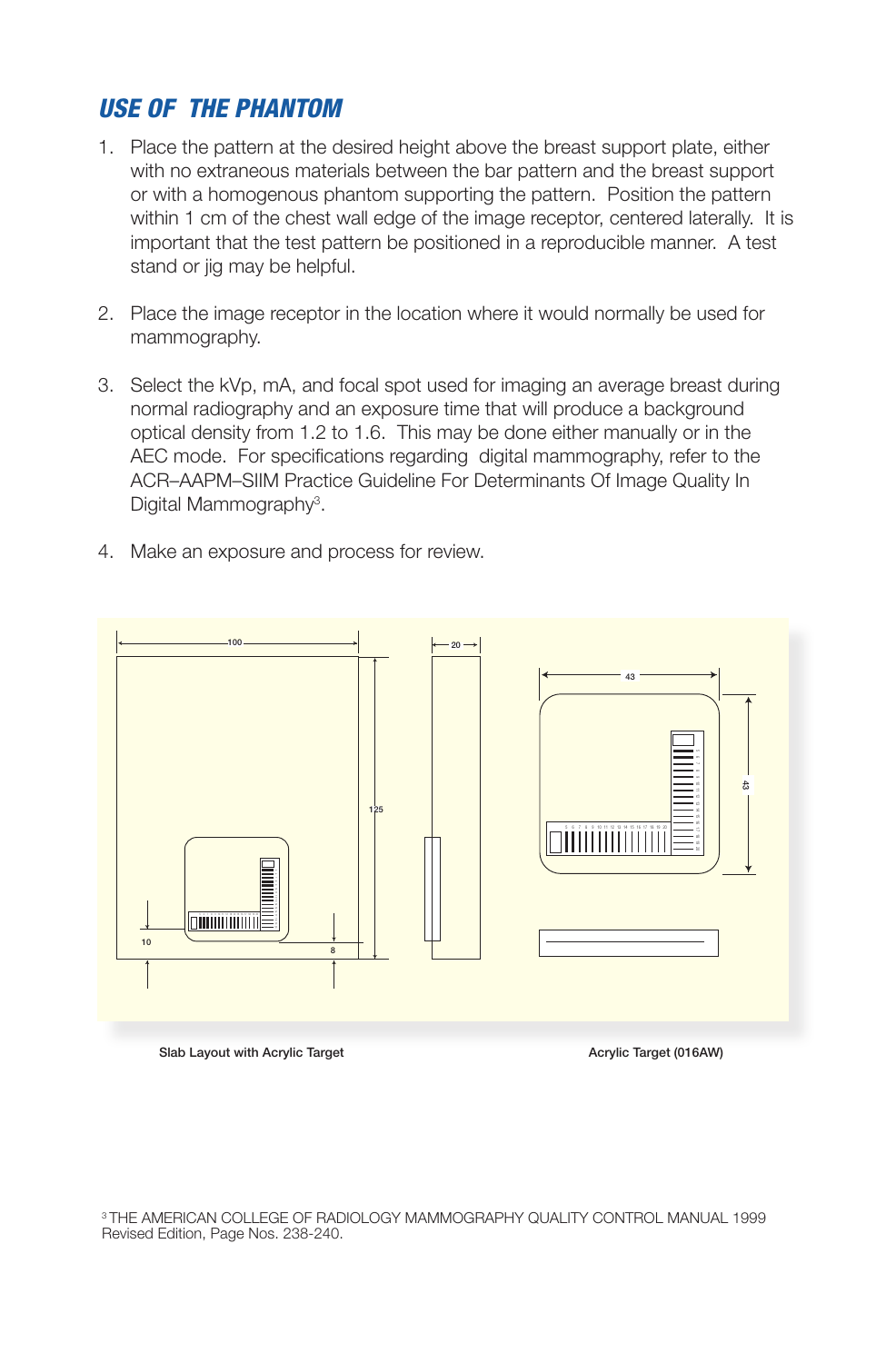

20 Line Pair per Milimeter Bar Pattern (Model 019-500)

## *DATA INTERPRETATION AND ANALYSIS*

- 1. Under masked conditions, view the high-contrast resolution pattern images using adequate magnification.
- 2. Note the highest frequency pattern whose lines are distinctly visible throughout at least half of the bar length and record the highest frequency visible for each test image.

## *SUGGESTED PERFORMANCE CRITERIA AND CORRECTIVE ACTION*

In the contact mode, measurements made with the bars parallel to the anode-cathode axis should be at least 13 lp/mm; measurements with the bars perpendicular to the anode-cathode axis should be at least 11 lp/mm. In magnification mode, the limiting spatial resolution should be no lower than the above specification.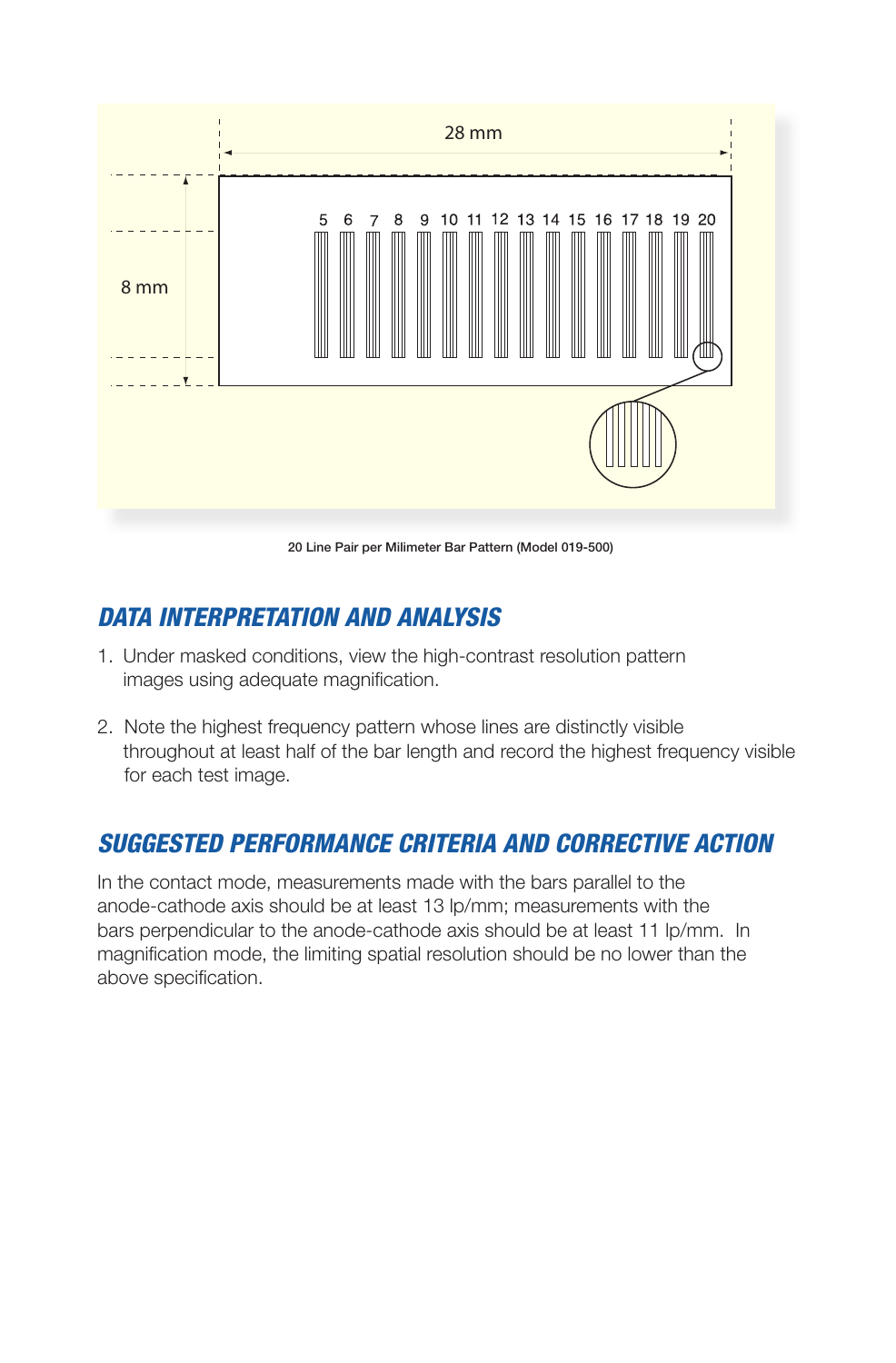#### *CLEANING*

Cleaning may be accomplished by using mild soap and water solutions. Avoid contact with corrosive substances and with radiographic contrast media. Wash thoroughly if such contact occurs.

## *HANDLING AND STORAGE*

Your phantom is manufactured from epoxy resin. Various other chemicals and fillers have been added to the resin using a proprietary tissue simulation technology. As with most other epoxy plastics, your phantoms may discolor over time. This process can be accelerated by direct exposure to sunlight or extreme temperatures. Discoloration does not affect tissue equivalent performance. Epoxy is quite durable, but can still be damaged if it is dropped on a hard surface so handle with care! Most phantoms can be easily repaired. If damaged, contact CIRS.

### *TECHNICAL SUPPORT*

Contact CIRS customer service at (800) 617-1177.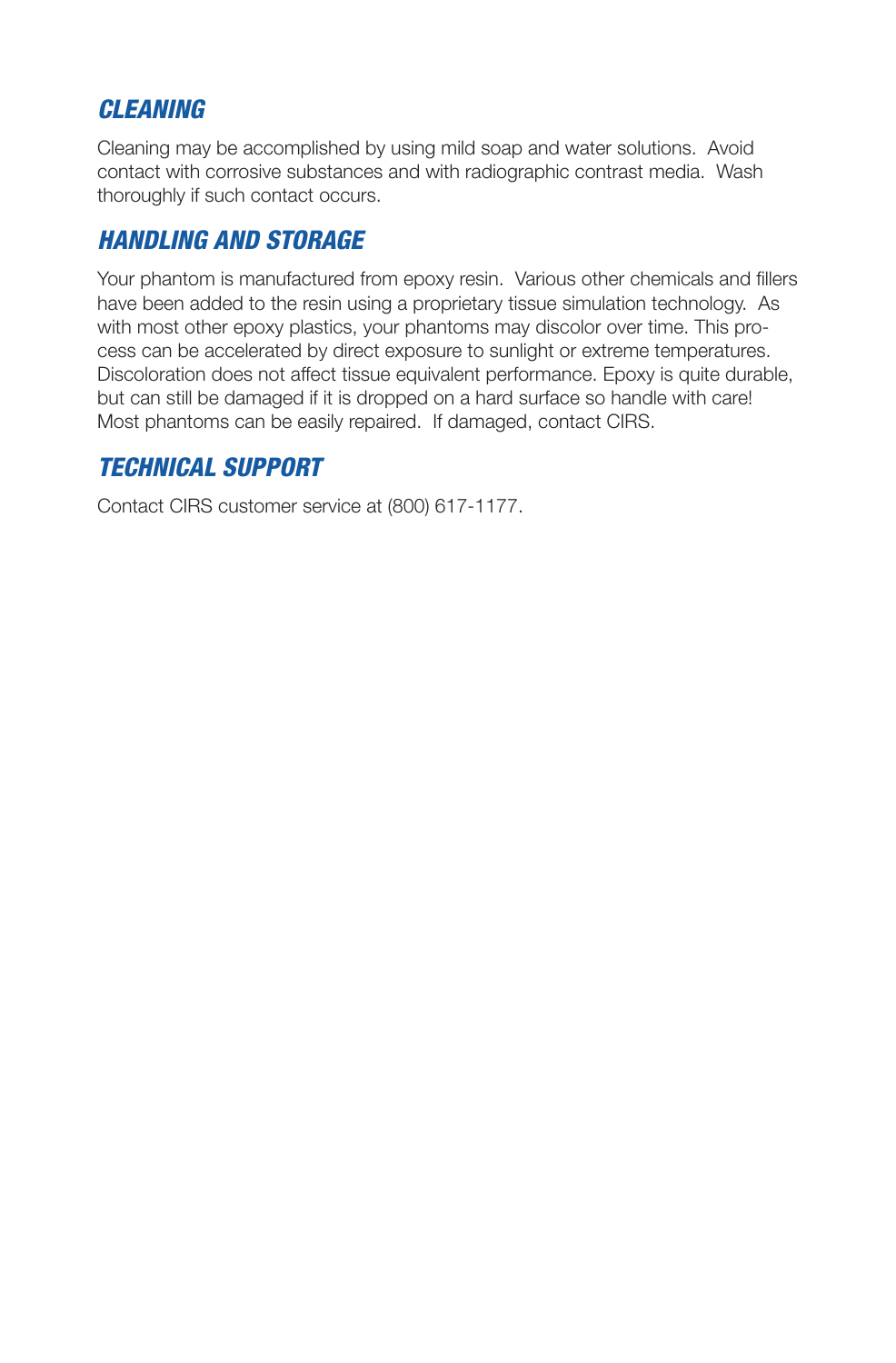#### *WARRANTY*

All standard CIRS products and accessories are warranted by CIRS against defects in material and workmanship for a period as specified below. During the warranty period, the manufacturer will repair or, at its option, replace, at no charge, a product containing such defect provided it is returned, transportation prepaid, to the manufacturer. Products repaired in warranty will be returned transportation prepaid.

There are no warranties, expressed or implied, including without limitation any implied warranty of merchantability or fitness, which extend beyond the description on the face hereof. This expressed warranty excludes coverage of, and does not provide relief for, incidental or consequential damages of any kind or nature, including but not limited to loss of use, loss of sales or inconvenience. The exclusive remedy of the purchaser is limited to repair, recalibration, or replacement of the product at manufacturer's option.

This warranty does not apply if the product, as determined by the manufacturer, is defective because of normal wear, accident, misuse, or modification.

#### **NON-WARRANTY SERVICE**

If repairs or replacement not covered by this warranty are required, a repair estimate will be submitted for approval before proceeding with said repair or replacement.

#### **RETURNS**

If you are not satisfied with your purchase for any reason, please contact your local distributor prior to returning the product. Visit https://www.cirsinc.com/distributors/ to find your local distributor. If you purchased your product direct through CIRS, call Customer Service at 800-617-1177, email rma@cirsinc.com, or fax an RMA request form to 757-857-0523. CIRS staff will attempt to remedy the issue via phone or email as soon as possible. If unable to correct the problem, a return material authorization (RMA) number will be issued. Non-standard or "customized" products may not be returned for refund or exchange unless such product is deemed by CIRS not to comply with documented order specifications. You must return the product to CIRS within 30 calendar days of the issuance of the RMA. All returns should be packed in the original cases and or packaging and must include any accessories, manuals and documentation that shipped with the product. The RMA number must be clearly indicated on the outside of each returned package. CIRS recommends that you use a carrier that offers shipment tracking for all returns and insure the full value of your package so that you are completely protected if the shipment is lost or damaged in transit. If you choose not to use a carrier that offers tracking or insure the product, you will be responsible for any loss or damage to the product during shipping. CIRS will not be responsible for lost or damaged return shipments. Return freight and insurance is to be pre-paid.

#### **WITH RMA NUMBER, ITEMS MAY BE RETURNED TO:**

**CIRS** Receiving 900 Asbury Ave, Norfolk, Virginia, 23513 USA

| <b>PRODUCT</b>                                                        | <b>WARRANTY PERIOD</b> |
|-----------------------------------------------------------------------|------------------------|
| Model 016A-BR12 - Single Exposure<br>High Contrast Resolution Phantom | 60 Months              |